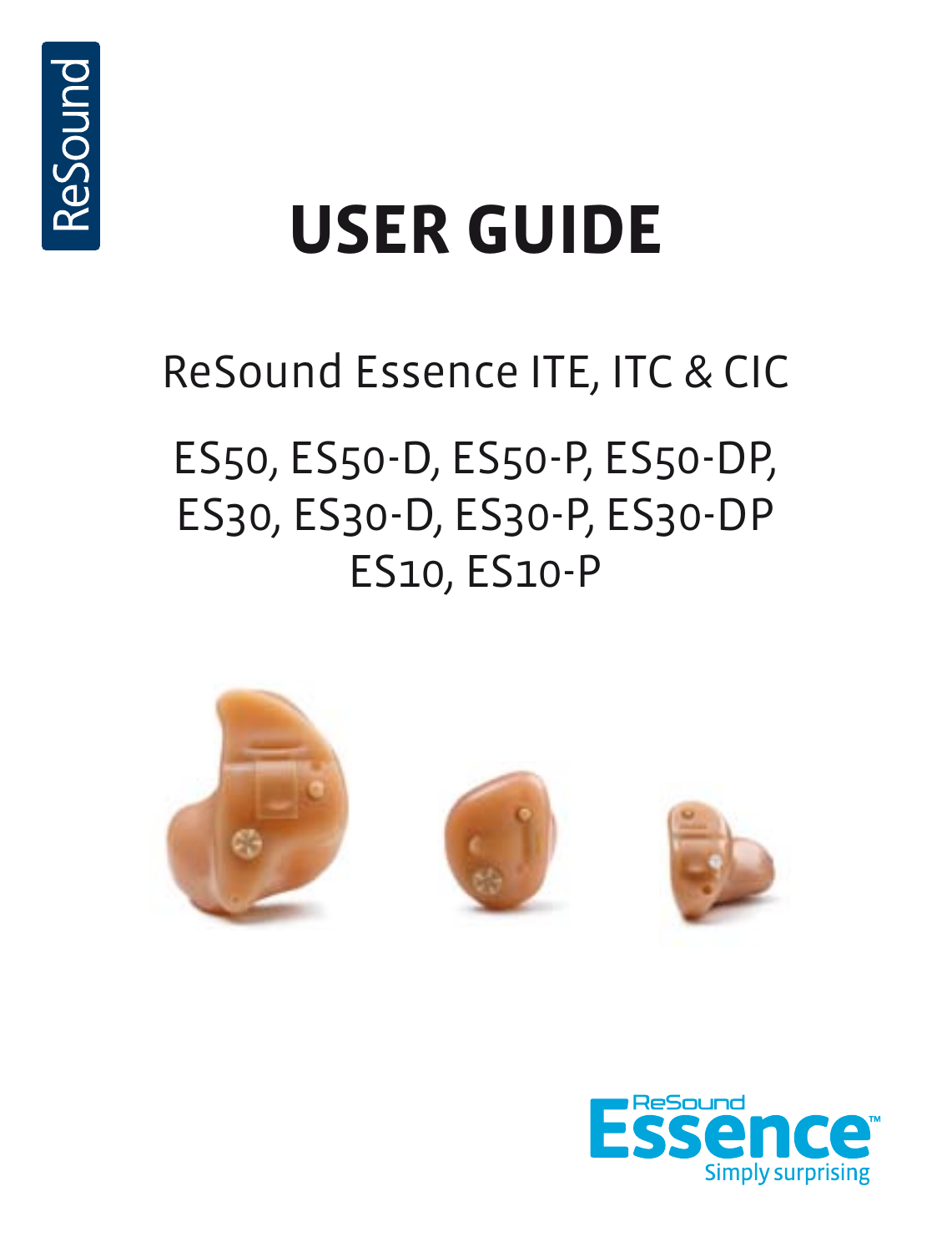# RESOUND Essence IN-THE-EAR HEARING INSTRUMENTS PERSONAL HEARING SYSTEM

Congratulations on the purchase of your new fully-digital GN ReSound hearing instrument!

This booklet describes the features available for the custom fit hearing instrument models in the ReSound Essence product line. The available options depend on the hearing instrument model; your hearing care professional will highlight the features of your particular hearing instrument.

GN ReSound's advanced technology and customized programmes, selected by your hearing care professional, will offer you the best possible hearing solution to maximize listening situations in your family life, your professional life and your social life.

Your hearing instrument has been adjusted for your individual hearing loss. Please familiarize yourself with the information in this booklet. Proper understanding and use of your new GN ReSound hearing instrument will allow you to derive maximum hearing benefit.

This instruction manual covers the following ReSound Essence custom products: ES50, ES50-D, ES50-P, ES50-DP, ES30, ES30-D, ES30-P, ES30-DP, ES10 and ES10-P

#### This booklet & your instrument

In this booklet you will find instructions for inserting, using and caring for your new hearing instrument.

#### Contents

| 11<br>× | ۹ |
|---------|---|

| Recognizing Left & Right instrument 10 |  |
|----------------------------------------|--|
|                                        |  |
|                                        |  |
| Your Programme Environments  12        |  |
|                                        |  |
|                                        |  |
|                                        |  |
|                                        |  |
| Cleaning the Microphone Sound Inlet 16 |  |
|                                        |  |
|                                        |  |
|                                        |  |
|                                        |  |
|                                        |  |
|                                        |  |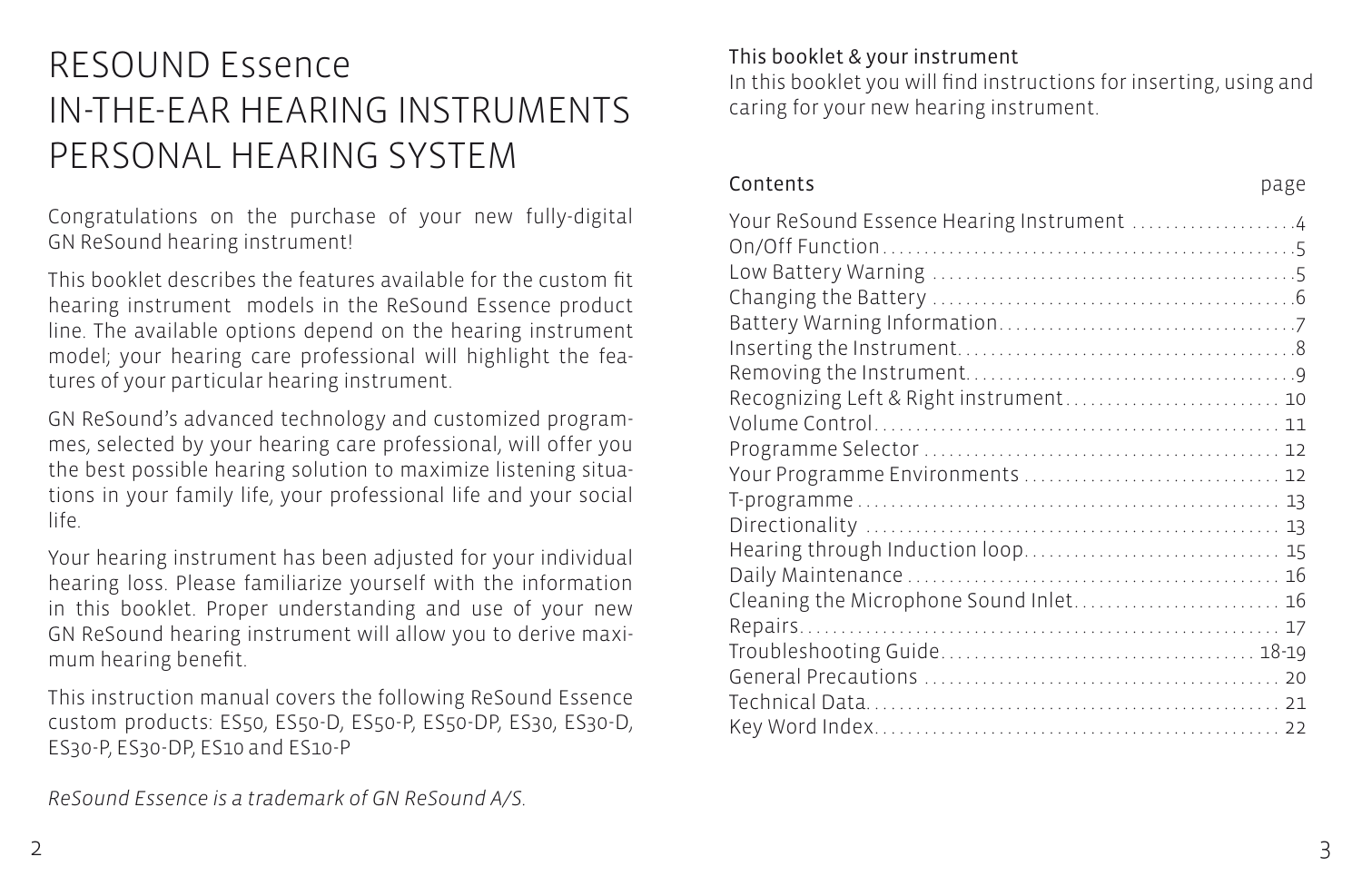#### Your ReSound Essence ES10 and ES10-P Hearing Instruments



#### Your ReSound Essence ES30, ES30-D, ES30-P and ES30-DP Hearing Instruments



Your ReSound Essence ES50, ES50-D, ES50-P and ES50-DP Hearing Instruments



#### Turning on and off

Your ReSound Essence custom aid is equipped with an on/off switch integrated into the battery compartment. Turn your hearing instrument on by closing the battery door. Turn your instrument off by opening

up the battery door. When first turned on, your hearing instrument will always start in program 1. To read more on this subject, turn to page 12

*On-close*

GI

- Turning your instrument off when you are not using it will increase the battery life.
- At night, turn off your instrument and open the battery door completely. It will allow moisture in your instrument to evaporate and will increase the instrument's life span.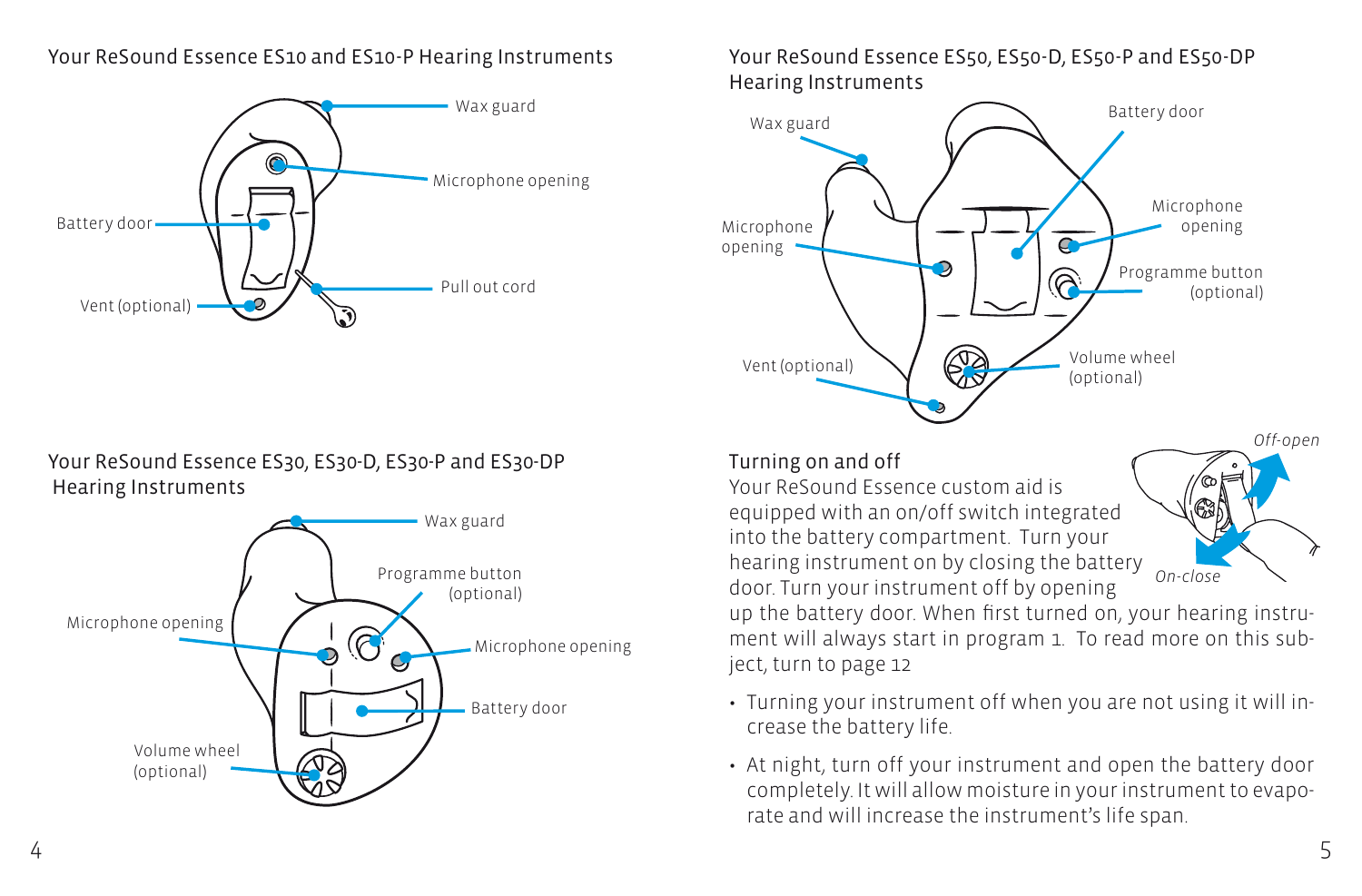#### Low Battery Warning

The hearing instrument has a soft low-battery-warning signal (beep-beep) that you will hear when the battery voltage/power gets too low. The signal indicates you should replace the battery. We recommend that you always carry a spare battery with you. The battery-warning signal will be repeated every 5-10 minutes until the battery runs out of power. The instrument will then automatically turn off.

#### Changing the Battery

Open the battery compartment completely, using your fingernail to pull back on the small ridge located at the top of the door. After removing the old battery, insert the new one with the"+" (flat) side facing the "+" on the battery door. Make sure the battery has been placed correctly into the slot.





Instrument type **Battery** type

ES10/ES10-P CIC/CIC P 10A zinc-air ES30/ES30-D/ES30-P/ES30-DP ITC/ITC-D/ITC-P/ITC-DP 312 zinc-air ES50/ES50-D/ES50-P/ES50-DP ITE/ITE-D/ITE-P/ITE-DP 13 zinc-air

Please note that if the battery is weak, the hearing instrument performance will be reduced. Removing the battery when you are not wearing the instrument will help prevent corrosion of the battery contacts and prolong battery life.

#### Battery Warning Information

Batteries contain dangerous substances and should be disposed of carefully in the interest of your safety and for the environment.

- Do NOT attempt to recharge batteries which are not specifically designated rechargeable as they may leak or explode.
- Do NOT attempt to dispose of batteries by burning them.
- Keep batteries away from small children and pets.
- Do NOT place batteries in your mouth.

If swallowed, seek immediate medical attention.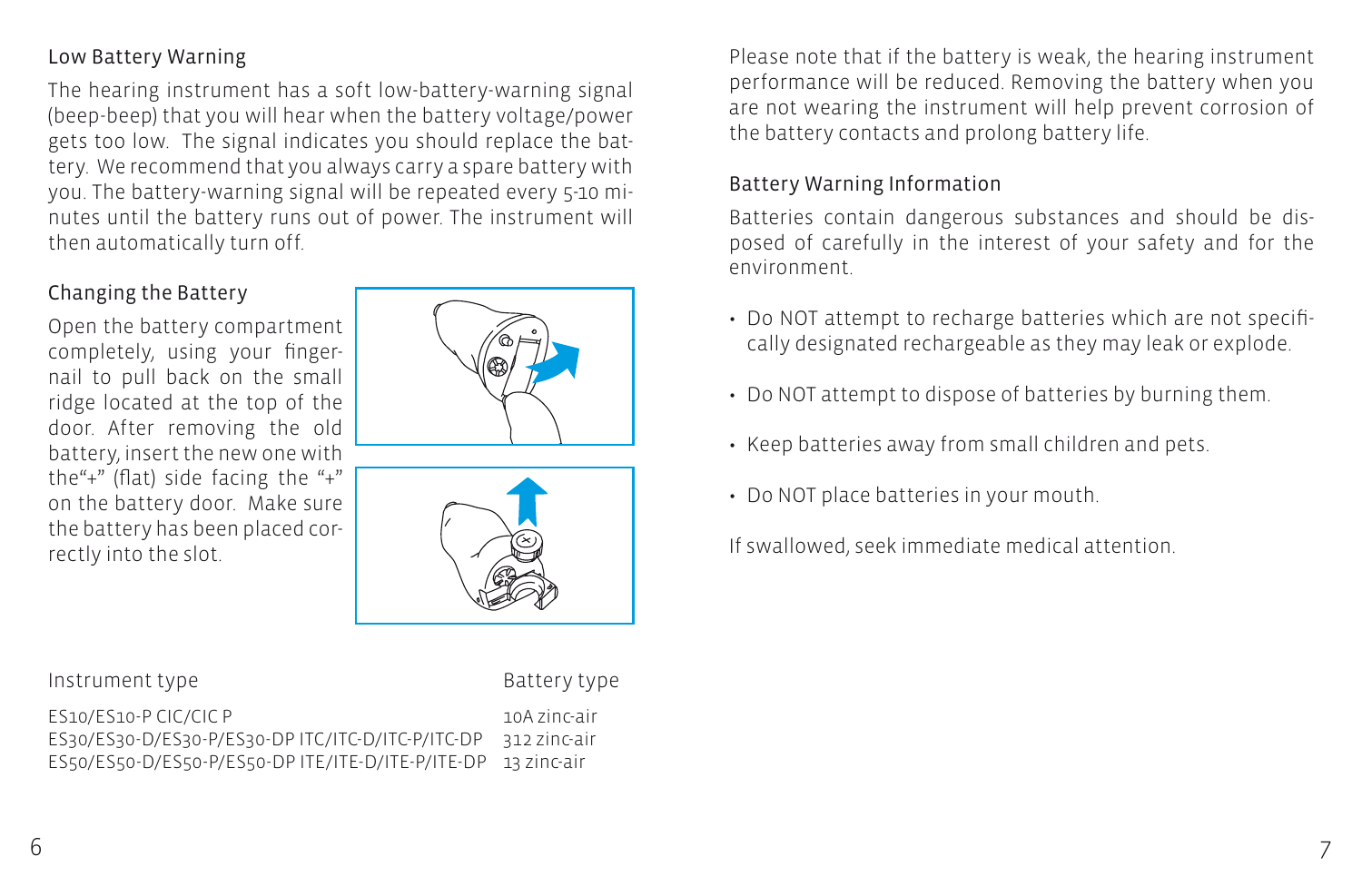#### Inserting your instrument

To insert the hearing instrument into your ear:

- 1. Grip the instrument with your thumb and forefinger, either above, below or on the sides of the hearing instrument (as shown). The programme button should always be located on the outer top portion of the instrument.
- 2. Place the sound outlet portion into your ear canal.
- 3. Insert the hearing instrument carefully with a slight "corkscrew" motion.

By experimenting, you may find a method that is easier for you. When properly inserted, the instrument should fit comfortably and snugly in your ear. It is important that the custom shell fits correctly into your ear. If your hearing instrument irritates your ear in any way and prevents you from wearing your hearing instrument, please contact your hearing care professional to have the custom shell modified. You should never attempt to modify the shape of the custom shell yourself.





### Removing your instrument

To remove the hearing instrument:

- 1. Gently massage behind your earlobe with an upward and downward motion to dislodge the instrument.
- 2. Place your thumb on the bot-
- tom of the instrument and your forefinger on the top. Carefully remove the instrument from your ear canal with a slight "corkscrew" motion.

By experimenting, you may find a method that is easier for you. Consult your hearing care professional if you have difficulty removing the hearing instrument.

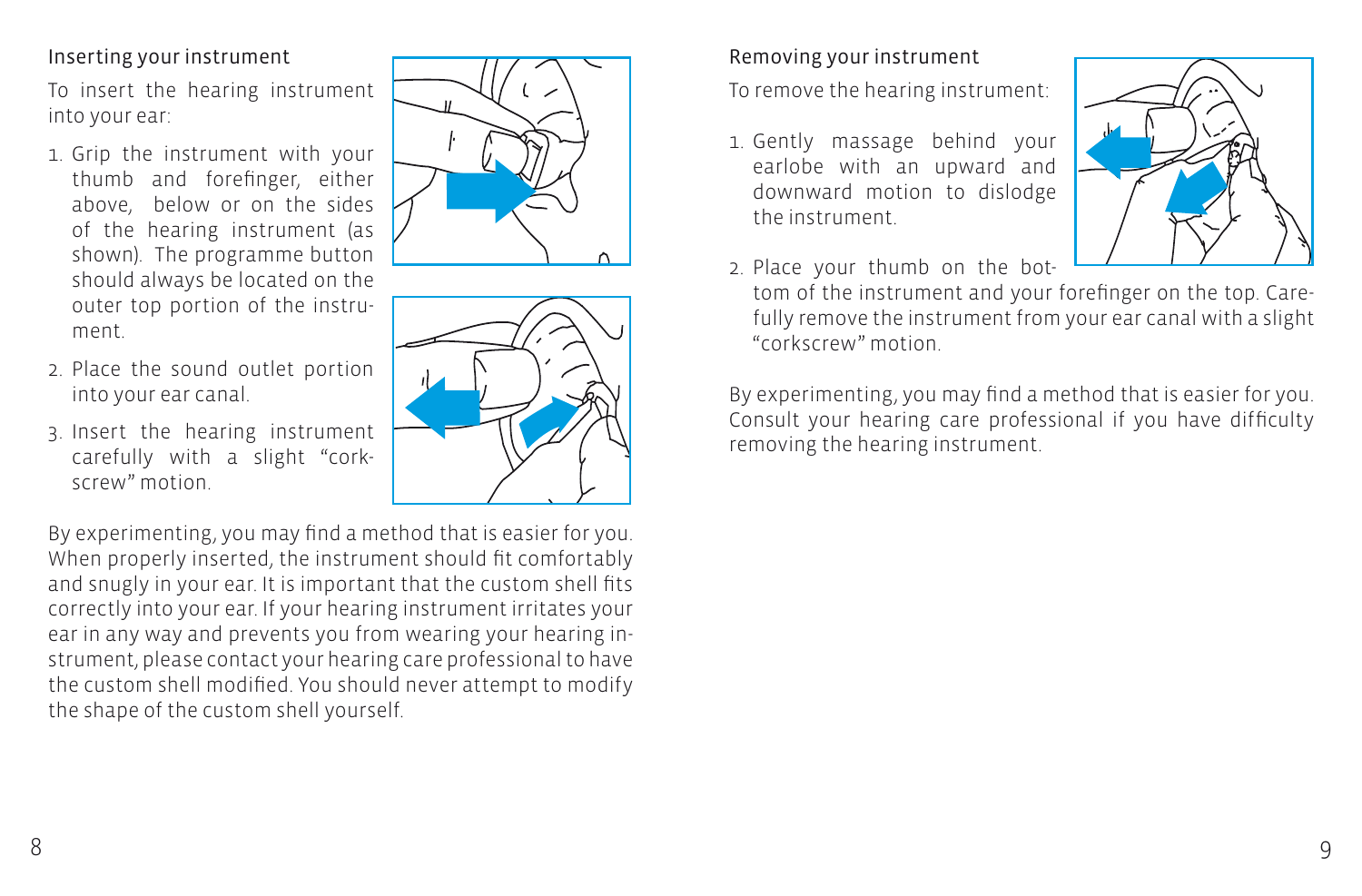### Recognising left and right instrument

Your hearing instrument is custom-made to fit your ear. Therefore, right and left instruments differ in shape.

Your hearing instrument is marked with either a left or right indication:

- A left instrument has a blue wax guard or blue dot;
- A right instrument has a red wax guard or red dot.

This is easy to remember: Red = Right.

The colour dot must point upwards on the CIC instruments when inserted into the ear.

Do not swap your hearing instruments. Please pay attention to this during cleaning, storing, and inserting.

### Volume Control

Certain ITE or ITC models are equipped with a volume control that allows you to set and control the volume manually.This option is not available for CIC instruments.

During the fitting of the instrument, your hearing care practitioner will select an optimal volume setting for you. Please note this setting level.



To increase the volume with the instrument fit to your ear, turn the volume control wheel clockwise (towards the front of your head). To reduce the volume, turn the volume control wheel counter-clockwise (towards the back of your head.).

Please note that your instrument has been fit by your hearing care professional and that your hearing loss requires a certain amount of amplification. This will also effect how much you are able to increase the volume on your instrument.

If you prefer not to use the volume wheel your hearing care practitioner can disable it..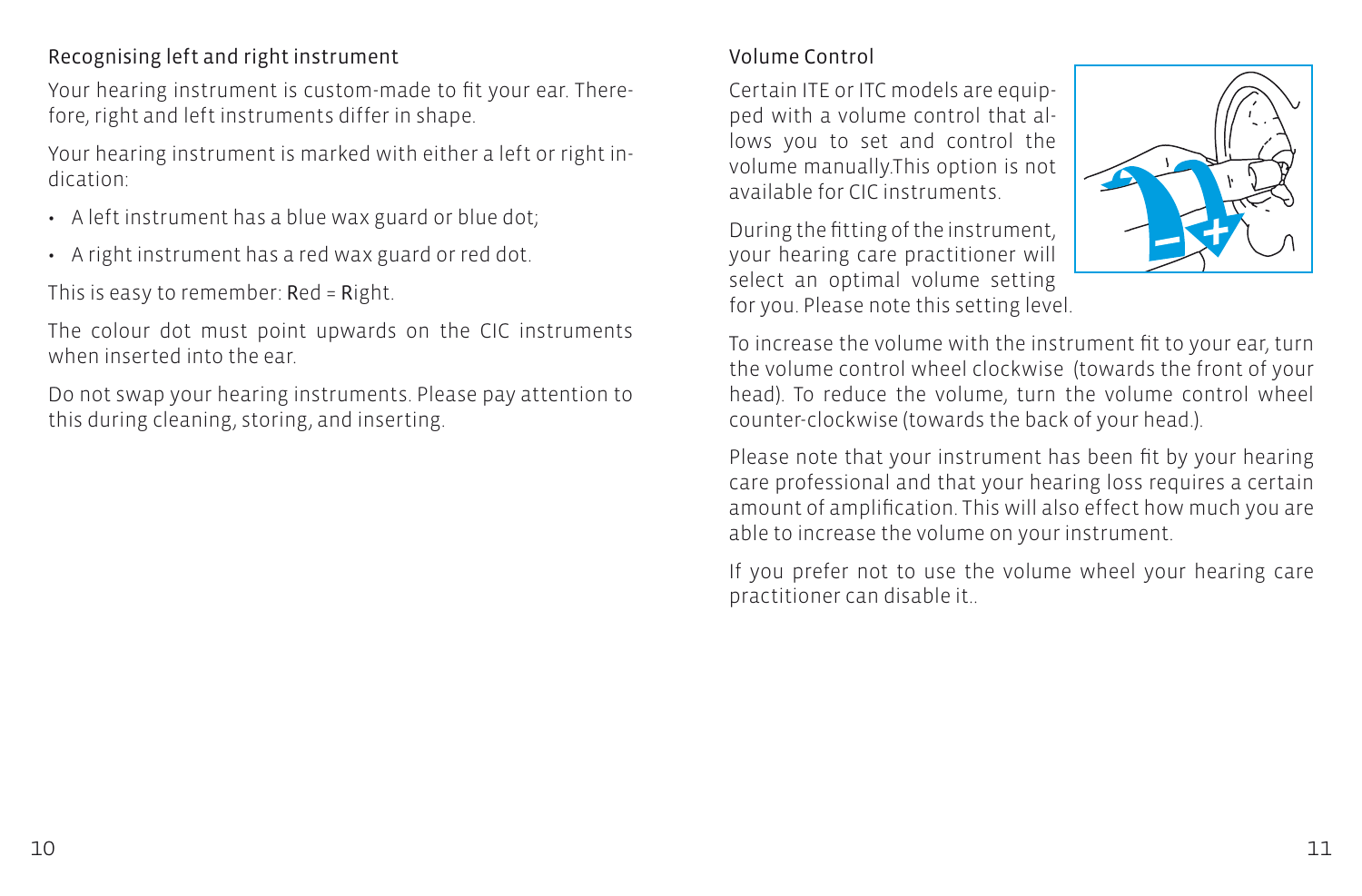#### Programme Selector

Certain hearing instrument models are equipped with a push button. This enables you to have up to three listening programmes, each of them suitable for different situations. The number of programmes available will vary depending on the model.



If you have an ITE or ITC hearing instrument, your hearing care professional can programme multiple programmes into your instrument. You can select programmes simply by depressing the programme selector once. You will then hear one, two or three " beeps", indicating which programme you have selected. Your hearing instrument will switch programmes as follows:

#### Examples:

If you have at least 2 programmes: If you are in the default programme, programme 1, press the programme button once to get to programme 2. You will hear 2 beeps when you are in programme 2.

3 programmes: If you are in programme 1, press the programme button twice to get to programme 3. You will hear 3 beeps when you are in programme 3.

To get back to programme 1, press the programme button, until you hear just 1 beep.

You can also get back to programme 1 by turning your instrument off and then on again.

### Your Programme Environments

Let your Hearing Care Professional fill out the following table:

| No.<br>programme | Programme<br>Type | Description of when to use |
|------------------|-------------------|----------------------------|
|                  |                   |                            |
|                  |                   |                            |
|                  |                   |                            |

## T-programme (Telecoil programme)

Your hearing instrument might have a built in function, the telecoil, which can enable you to hear better on the telephone and in churches or halls that have an induction loop system installed in them. In order to activate this function, the telecoil programme has to be selected. In this programme you typically will hear no sounds from the microphone, therefore most environmental sounds will be lost. If you wish, your hearing care practitioner can change the setting in such a way that you hear the microphone and the telecoil simultaneously.

### Directionality

The ReSound Essence models ES30-D, ES30-DP, ES50-D and ES50-DP are equipped with two microphones and thus offer directionality. The purpose of directionality is to enhance speech understanding in noisy situations. Directionality makes it easier to hear speech in front of you, while sounds coming from the back are suppressed. Please ask your hearing care professional how to activate directionality.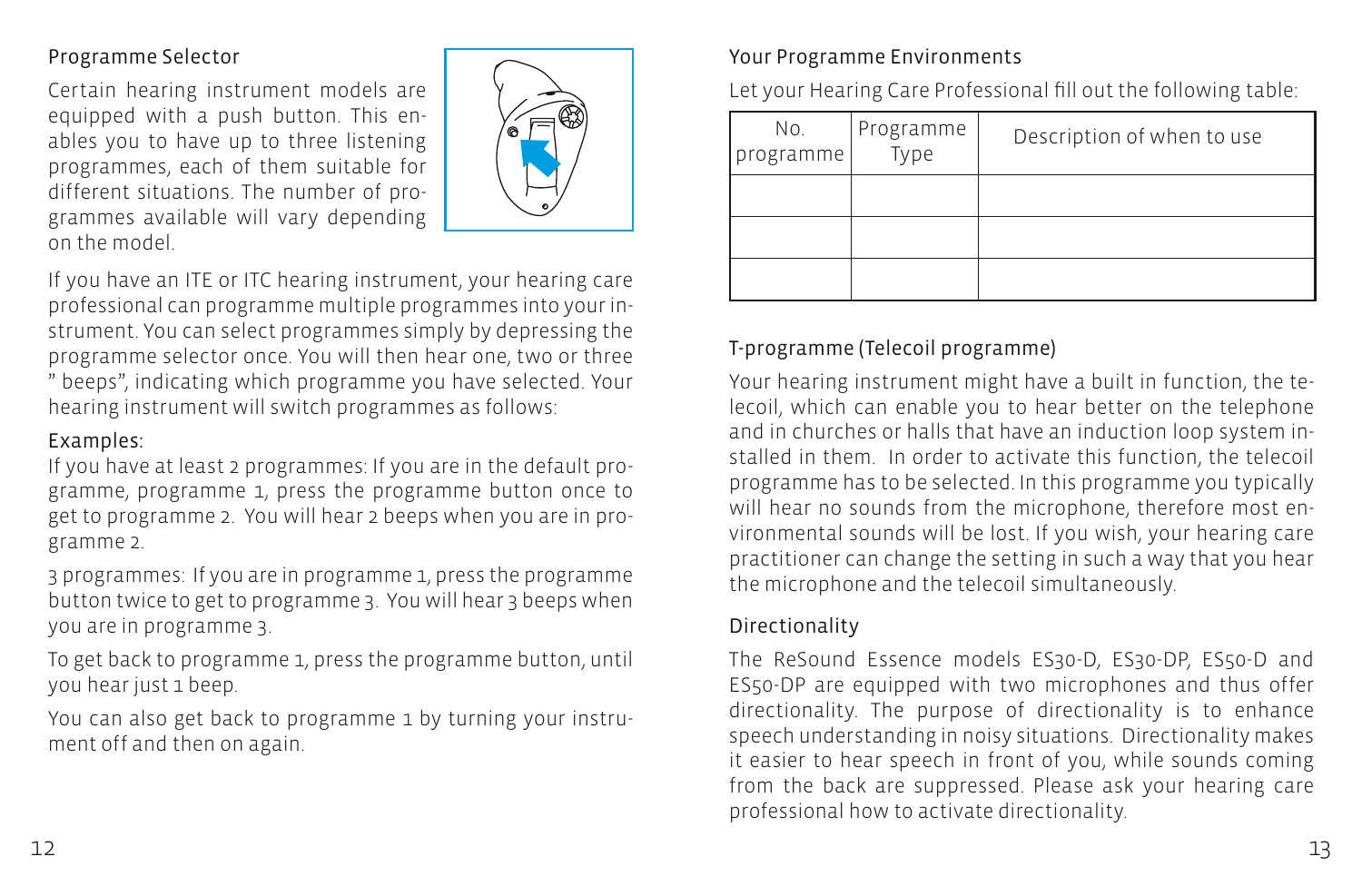Using the telephone with induction loop.

- Switch your instrument to the telecoil programme.
- Hold your telephone handset behind your ear, close to the hearing instrument (2- 3 cm.) and slightly tilt the receiver outwards.



- Listen to the dial tone and move the handset a little to find the position that gives the best reception.
- If necessary, turn the volume up or down.
- When finished using the phone, switch your instrument back to the microphone programme.

If the phone you are using has a poor telecoil signal, or your instrument does not have a telecoil, use program 1 instead. Do not hold the handset too tightly against your ear since this extra period might cause 'whistling'.

# Hearing through an induction loop

Many public places, churches, theatres and cinemas, have induction loop systems. In these particular rooms, the induction loops transmit, wirelessly, the sound of the presenter or show. At home, radio or television can be connected to an induction loop system. Sound quality through an induction loop is often better because noise from the environment is not amplified.

- Switch your instrument to the telecoil programme.
- Choose a good location. Reception is not clear in all locations; it depends on the position of the induction loop. Watch for signs or try moving your seat.
- If necessary, adjust the volume up or down.
- After the service or show, switch your instrument back to standard programme. You will now hear through the microphone again.
- If the sound in the telecoil program is too soft, ask your hearing care practitioner to make an adjustment.
- Your hearing care practitioner will gladly provide you with advice regarding an induction loop system at home. Ask for it.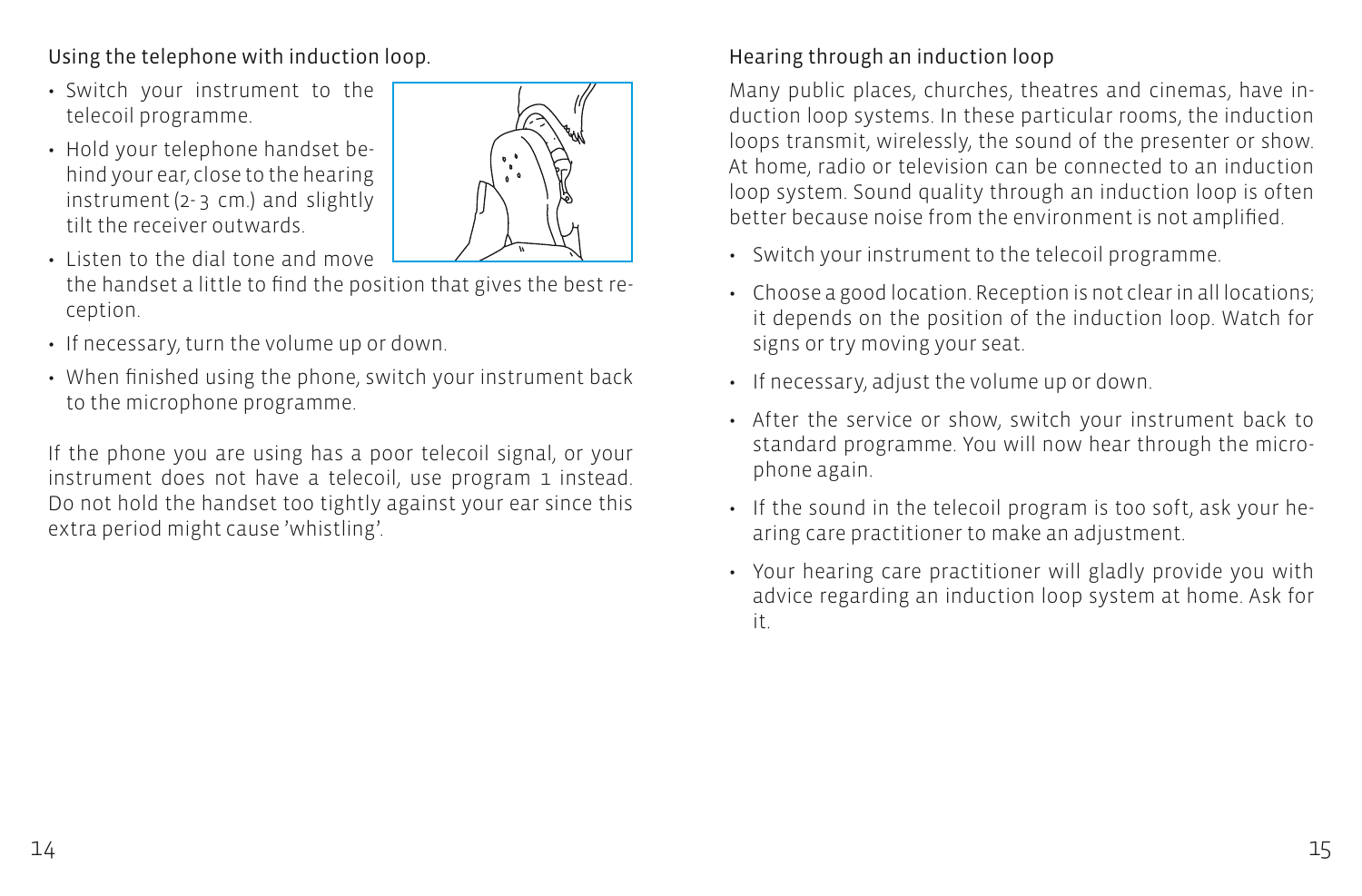#### Daily Maintenance

Keep your hearing instrument clean and dry. Wipe the case with a soft cloth/brush or tissue after use to remove oil or moisture. If the instrument has been exposed to high hu-



midity or perspiration, enclose it in a sealed container together with a drying agent (desiccant) overnight. Consult with your hearing care professional regarding which drying agent to use.

#### To avoid the need for unwarranted repairs:

- Never immerse the instrument in water or other liquids since this may cause permanent damage to the circuitry.
- Protect your hearing instrument from rough handling, and avoid dropping it on hard surfaces or floors.



• Do not leave the instrument in or near direct heat or sunlight since excessive heat can damage the instrument or deform the casing.

#### Cleaning the Microphone Sound Inlet

For proper function of the microphone, it is important to clean the sound inlet to remove dust, ear wax or other debris. The soft brush, provided with your hearing instrument, can be used for this purpose. Consult your hearing care professional regarding proper use of the tool.

#### Changing the Sound Outlet Filter/Cleaning the Sound Outlet

Your ReSound Essence hearing instrument may be equipped with a sound outlet filter (consult your hearing care professional). This filter is located at the end of the sound outlet and prevents debris from getting into the hearing instrument. If the hearing instrument seems to have lost power and changing the battery does not help, the filter may be blocked, and need to be changed. Your hearing care professional can instruct you on how to change the filter. If your hearing instrument does not have a filter, ear wax and/or other debris may collect in the sound channel. The cleaning loop, provided with your hearing instrument, can easily be used to remove this material. Your hearing care professional can instruct you on how to properly use this tool. When using this tool, be careful not to damage or pull the tubing placed at the opening of the sound outlet. If this is pulled out, the hearing instrument may need to be returned for repair.

#### Repairs

If your GN ReSound hearing instrument malfunctions, it must be repaired by a qualified technician. Do not attempt to open the case of the hearing instrument since this would invalidate the warranty. If your GN ReSound hearing instrument requires service, please contact your hearing care professional for assistance.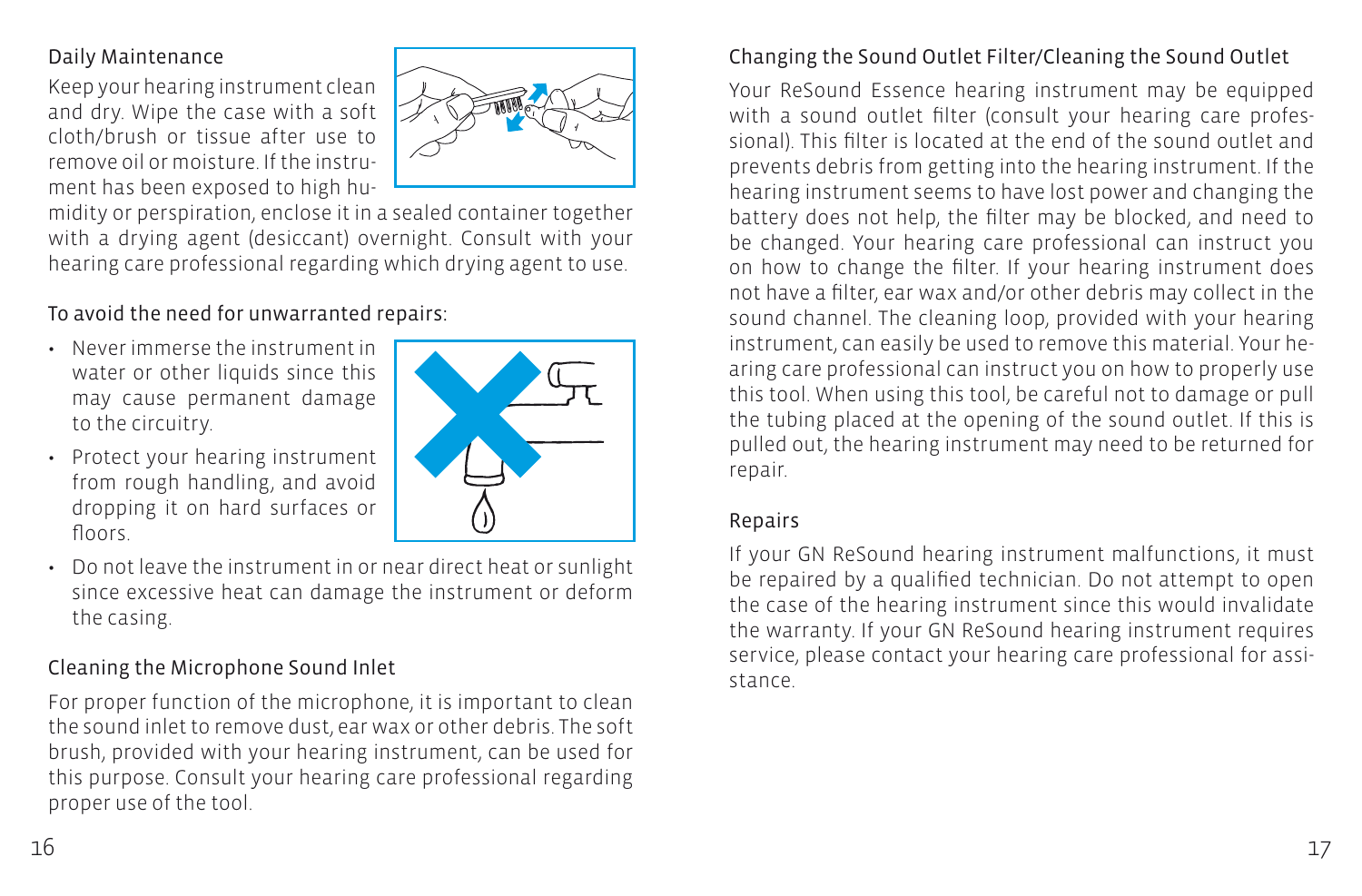#### TROUBLESHOOTING GUIDE

| <b>SYMPTOM</b>                  | CAUSE                                                                                                                      | <b>POSSIBLE REMEDY</b>                                                                                                                                                                                |
|---------------------------------|----------------------------------------------------------------------------------------------------------------------------|-------------------------------------------------------------------------------------------------------------------------------------------------------------------------------------------------------|
| No sound                        | • Not turned on<br>• Dead battery<br>• Battery improperly inserted<br>· Blocked sound outlet filter                        | $\cdot$ Turn on<br>• Replace battery<br>• Insert battery properly<br>• Change filter or consult your hearing care professional                                                                        |
| Not loud<br>enough              | • Loose shell<br>• Change in hearing<br>$\cdot$ Excessive ear wax<br>• Blocked sound outlet filter<br>• Volume set too low | • Reinsert carefully<br>• Consult your hearing care professional<br>• Consult your physician<br>• Change filter or consult your hearing care professional<br>• Consult your hearing care professional |
| Whistles                        | • Loose shell<br>• DFS needs re-initialization                                                                             | • Remove and reinsert<br>• Consult your hearing care professional                                                                                                                                     |
| Sound not clear<br>or distorted | • Weak battery<br>• Poorly fitting shell<br>• Hearing instrument damaged<br>• Hearing instrument settings not optimal      | • Replace battery<br>• Consult your hearing care professional<br>• Consult your hearing care professional<br>• Consult your hearing care professional                                                 |

If you experience additional problems not addressed in this guide, please contact your hearing care professional.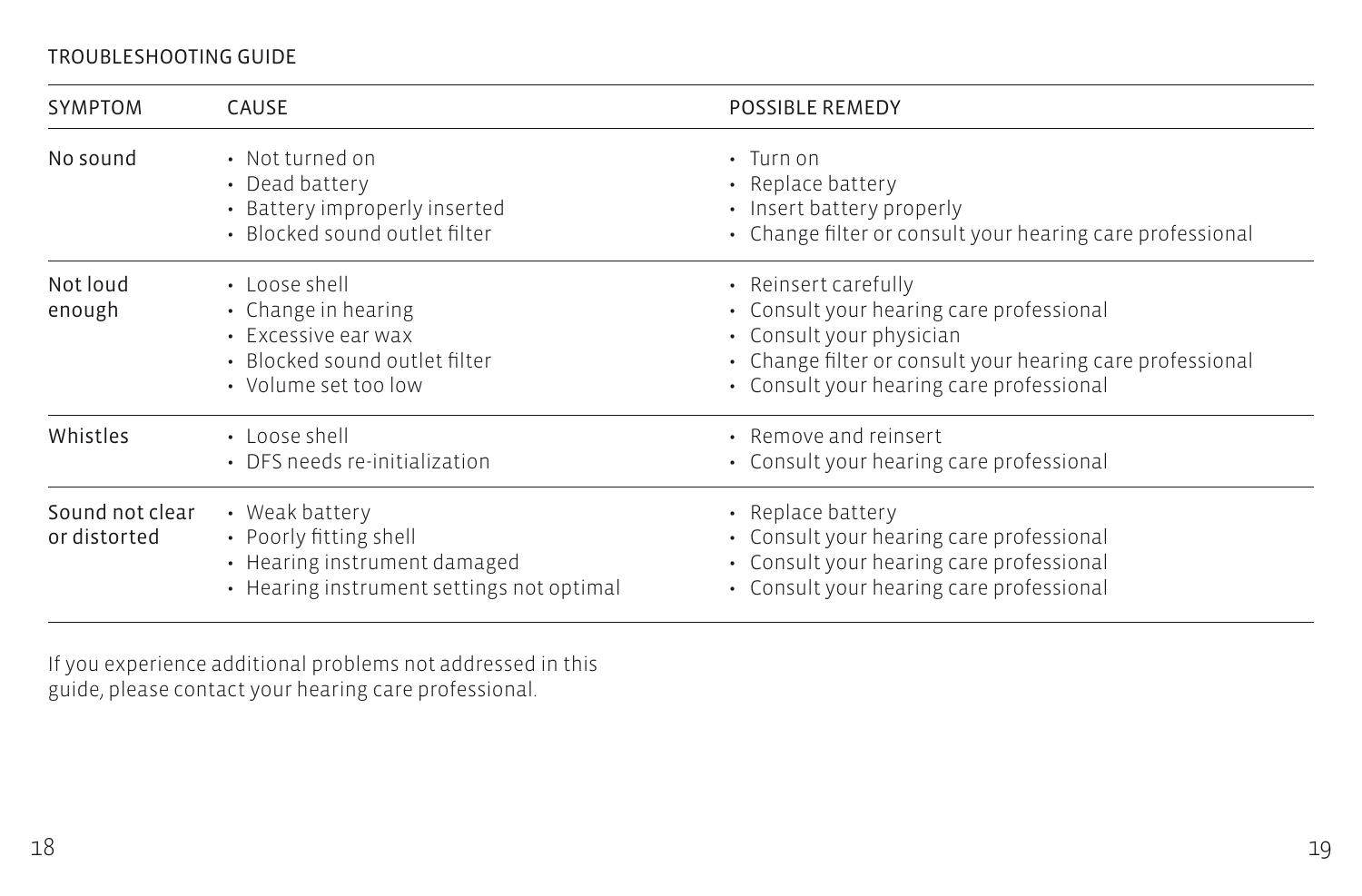#### General Precautions

- Consult a physician if you find a foreign object in your ear canal, if you experience skin irritation or if excessive earwax accumulates with the use of the hearing instrument.
- Different types of radiation, e.g. from NMR, MRI or CT scanners, may damage the hearing instrument. Therefore, do not wear the hearing instrument during these or other corresponding scanning procedures. Other types of radiation (burglar alarms, room surveillance systems, radio equipment, mobile telephones, etc) contain less energy and will not damage the hearing instrument. They could however momentarily affect the sound quality or create strange sounds from the hearing instruments.
- Warning: Do not wear the hearing instrument in mines or other explosive areas, unless those areas are certified for hearing instrument use.

#### Technical Data

Maximum Output (2cc Coupler / IEC 60118-7)

| <b>FS10</b>    | 110 dB SPL (Typical) |
|----------------|----------------------|
| $FS10-P$       | 116 dB SPL (Typical) |
| ES30/ES30-D    | 112 dB SPL (Typical) |
| ES30-P/ES30-DP | 120 dB SPL (Typical) |
| ES50/ES50-D    | 120 dB SPL (Typical) |
| ES50-P/ES50-DP | 125 dB SPL (Typical) |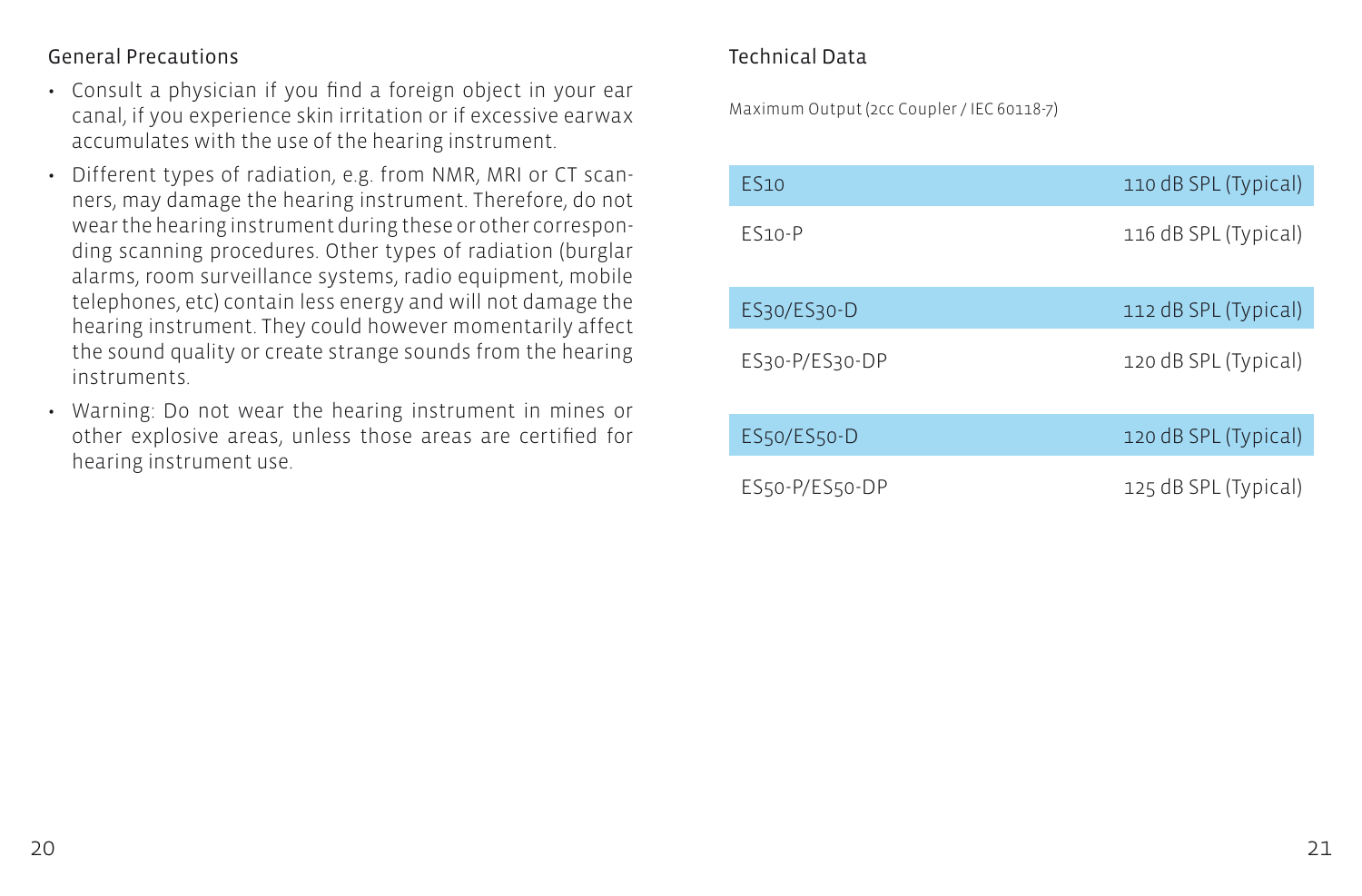#### Key Word Index



Please ask your local hearing care professional<br>concerning disposal of your hearing instrument



Any issues relating to the EU Medical Device Directive 93/42/EEC should be directed to GN ReSound A/S.